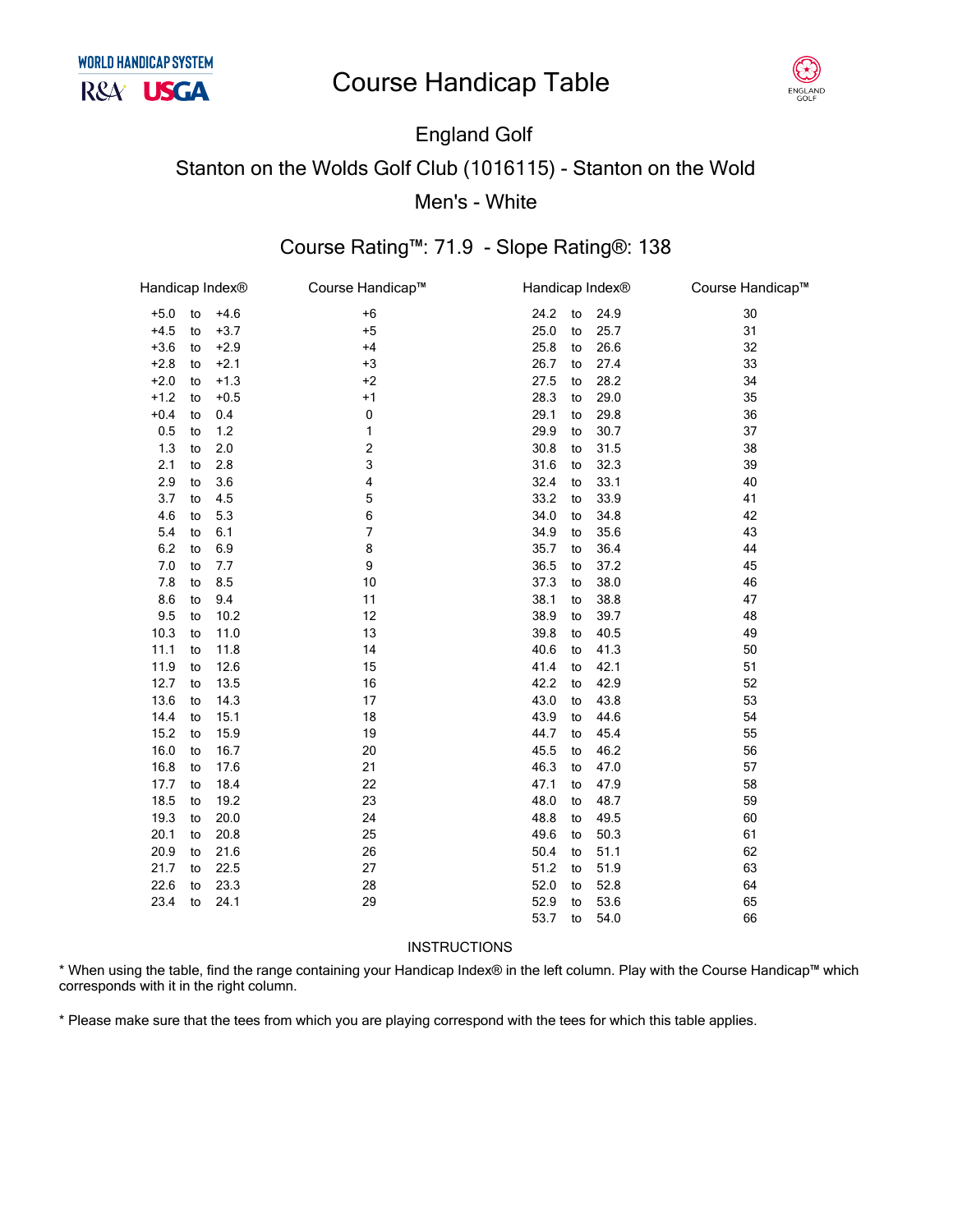

## England Golf Stanton on the Wolds Golf Club (1016115) - Stanton on the Wold Men's - Yellow

#### Course Rating™: 70.9 - Slope Rating®: 135

| Handicap Index® |    |        | Course Handicap™        |      |    | Handicap Index® | Course Handicap™ |
|-----------------|----|--------|-------------------------|------|----|-----------------|------------------|
| $+5.0$          | to | $+4.7$ | $+6$                    | 24.7 | to | 25.5            | 30               |
| $+4.6$          | to | $+3.8$ | $+5$                    | 25.6 | to | 26.3            | 31               |
| $+3.7$          | to | $+3.0$ | $+4$                    | 26.4 | to | 27.2            | 32               |
| $+2.9$          | to | $+2.1$ | $+3$                    | 27.3 | to | 28.0            | 33               |
| $+2.0$          | to | $+1.3$ | $+2$                    | 28.1 | to | 28.8            | 34               |
| $+1.2$          | to | $+0.5$ | $+1$                    | 28.9 | to | 29.7            | 35               |
| $+0.4$          | to | 0.4    | 0                       | 29.8 | to | 30.5            | 36               |
| 0.5             | to | 1.2    | 1                       | 30.6 | to | 31.3            | 37               |
| 1.3             | to | 2.0    | $\overline{\mathbf{c}}$ | 31.4 | to | 32.2            | 38               |
| 2.1             | to | 2.9    | 3                       | 32.3 | to | 33.0            | 39               |
| 3.0             | to | 3.7    | 4                       | 33.1 | to | 33.8            | 40               |
| 3.8             | to | 4.6    | 5                       | 33.9 | to | 34.7            | 41               |
| 4.7             | to | 5.4    | 6                       | 34.8 | to | 35.5            | 42               |
| 5.5             | to | 6.2    | 7                       | 35.6 | to | 36.4            | 43               |
| 6.3             | to | 7.1    | 8                       | 36.5 | to | 37.2            | 44               |
| 7.2             | to | 7.9    | 9                       | 37.3 | to | 38.0            | 45               |
| 8.0             | to | 8.7    | 10                      | 38.1 | to | 38.9            | 46               |
| 8.8             | to | 9.6    | 11                      | 39.0 | to | 39.7            | 47               |
| 9.7             | to | 10.4   | 12                      | 39.8 | to | 40.5            | 48               |
| 10.5            | to | 11.2   | 13                      | 40.6 | to | 41.4            | 49               |
| 11.3            | to | 12.1   | 14                      | 41.5 | to | 42.2            | 50               |
| 12.2            | to | 12.9   | 15                      | 42.3 | to | 43.1            | 51               |
| 13.0            | to | 13.8   | 16                      | 43.2 | to | 43.9            | 52               |
| 13.9            | to | 14.6   | 17                      | 44.0 | to | 44.7            | 53               |
| 14.7            | to | 15.4   | 18                      | 44.8 | to | 45.6            | 54               |
| 15.5            | to | 16.3   | 19                      | 45.7 | to | 46.4            | 55               |
| 16.4            | to | 17.1   | 20                      | 46.5 | to | 47.2            | 56               |
| 17.2            | to | 17.9   | 21                      | 47.3 | to | 48.1            | 57               |
| 18.0            | to | 18.8   | 22                      | 48.2 | to | 48.9            | 58               |
| 18.9            | to | 19.6   | 23                      | 49.0 | to | 49.8            | 59               |
| 19.7            | to | 20.5   | 24                      | 49.9 | to | 50.6            | 60               |
| 20.6            | to | 21.3   | 25                      | 50.7 | to | 51.4            | 61               |
| 21.4            | to | 22.1   | 26                      | 51.5 | to | 52.3            | 62               |
| 22.2            | to | 23.0   | 27                      | 52.4 | to | 53.1            | 63               |
| 23.1            | to | 23.8   | 28                      | 53.2 | to | 53.9            | 64               |
| 23.9            | to | 24.6   | 29                      | 54.0 | to | 54.0            | 65               |
|                 |    |        |                         |      |    |                 |                  |

#### INSTRUCTIONS

\* When using the table, find the range containing your Handicap Index® in the left column. Play with the Course Handicap™ which corresponds with it in the right column.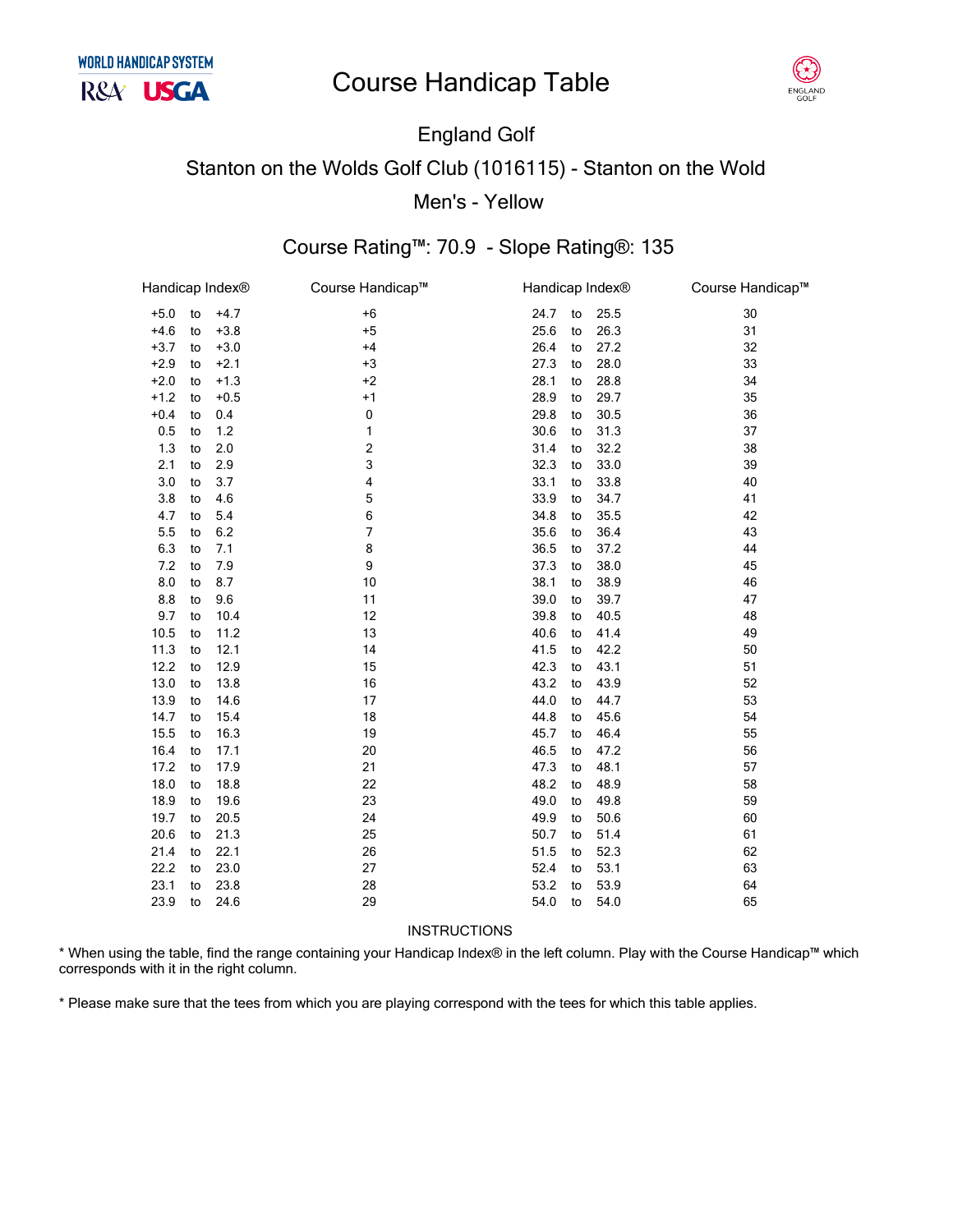

### England Golf Stanton on the Wolds Golf Club (1016115) - Stanton on the Wold Men's - Red

### Course Rating™: 68.8 - Slope Rating®: 126

| Handicap Index® |    |        | Course Handicap™ | Handicap Index® |    |      | Course Handicap™ |
|-----------------|----|--------|------------------|-----------------|----|------|------------------|
| $+5.0$          | to | $+5.0$ | $+6$             | 23.8            | to | 24.6 | 27               |
| $+4.9$          | to | $+4.1$ | $+5$             | 24.7            | to | 25.5 | 28               |
| $+4.0$          | to | $+3.2$ | $+4$             | 25.6            | to | 26.4 | 29               |
| $+3.1$          | to | $+2.3$ | $+3$             | 26.5            | to | 27.3 | 30               |
| $+2.2$          | to | $+1.4$ | $+2$             | 27.4            | to | 28.2 | 31               |
| $+1.3$          | to | $+0.5$ | $+1$             | 28.3            | to | 29.1 | 32               |
| $+0.4$          | to | 0.4    | 0                | 29.2            | to | 30.0 | 33               |
| 0.5             | to | 1.3    | 1                | 30.1            | to | 30.9 | 34               |
| 1.4             | to | 2.2    | 2                | 31.0            | to | 31.8 | 35               |
| 2.3             | to | 3.1    | 3                | 31.9            | to | 32.7 | 36               |
| 3.2             | to | 4.0    | 4                | 32.8            | to | 33.6 | 37               |
| 4.1             | to | 4.9    | 5                | 33.7            | to | 34.5 | 38               |
| 5.0             | to | 5.8    | 6                | 34.6            | to | 35.4 | 39               |
| 5.9             | to | 6.7    | $\overline{7}$   | 35.5            | to | 36.3 | 40               |
| 6.8             | to | 7.6    | 8                | 36.4            | to | 37.2 | 41               |
| 7.7             | to | 8.5    | 9                | 37.3            | to | 38.1 | 42               |
| 8.6             | to | 9.4    | 10               | 38.2            | to | 39.0 | 43               |
| 9.5             | to | 10.3   | 11               | 39.1            | to | 39.9 | 44               |
| 10.4            | to | 11.2   | 12               | 40.0            | to | 40.8 | 45               |
| 11.3            | to | 12.1   | 13               | 40.9            | to | 41.7 | 46               |
| 12.2            | to | 13.0   | 14               | 41.8            | to | 42.5 | 47               |
| 13.1            | to | 13.9   | 15               | 42.6            | to | 43.4 | 48               |
| 14.0            | to | 14.7   | 16               | 43.5            | to | 44.3 | 49               |
| 14.8            | to | 15.6   | 17               | 44.4            | to | 45.2 | 50               |
| 15.7            | to | 16.5   | 18               | 45.3            | to | 46.1 | 51               |
| 16.6            | to | 17.4   | 19               | 46.2            | to | 47.0 | 52               |
| 17.5            | to | 18.3   | 20               | 47.1            | to | 47.9 | 53               |
| 18.4            | to | 19.2   | 21               | 48.0            | to | 48.8 | 54               |
| 19.3            | to | 20.1   | 22               | 48.9            | to | 49.7 | 55               |
| 20.2            | to | 21.0   | 23               | 49.8            | to | 50.6 | 56               |
| 21.1            | to | 21.9   | 24               | 50.7            | to | 51.5 | 57               |
| 22.0            | to | 22.8   | 25               | 51.6            | to | 52.4 | 58               |
| 22.9            | to | 23.7   | 26               | 52.5            | to | 53.3 | 59               |
|                 |    |        |                  | 53.4            | to | 54.0 | 60               |
|                 |    |        |                  |                 |    |      |                  |

**INSTRUCTIONS** 

\* When using the table, find the range containing your Handicap Index® in the left column. Play with the Course Handicap™ which corresponds with it in the right column.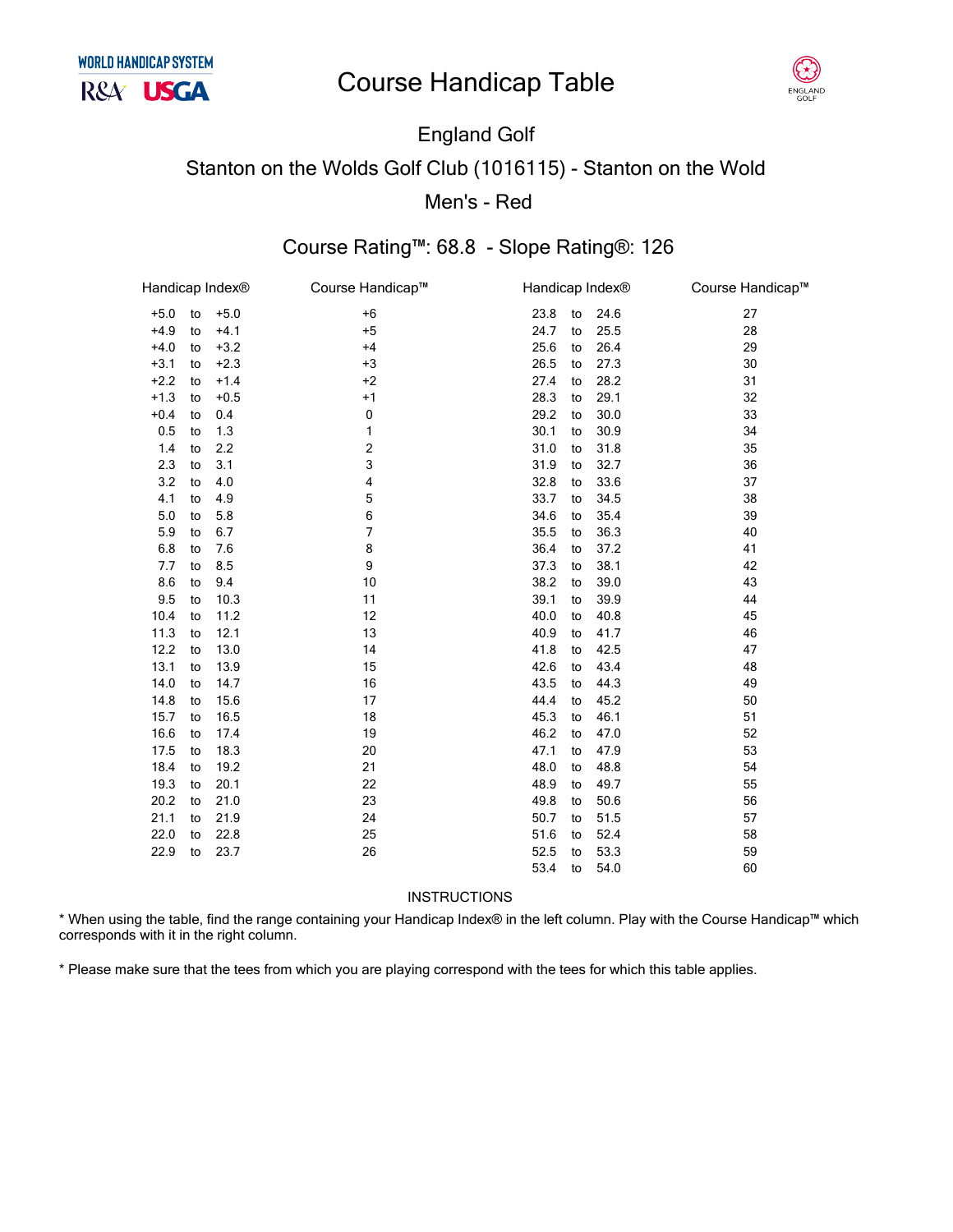

### England Golf Stanton on the Wolds Golf Club (1016115) - Stanton on the Wold Men's - Blue

#### Course Rating™: 67.5 - Slope Rating®: 119

| Handicap Index® |    |        | Course Handicap™ | Handicap Index® |      | Course Handicap™ |
|-----------------|----|--------|------------------|-----------------|------|------------------|
| $+5.0$          | to | $+4.3$ | $+5$             | 24.3<br>to      | 25.1 | 26               |
| $+4.2$          | to | $+3.4$ | $+4$             | 25.2<br>to      | 26.1 | 27               |
| $+3.3$          | to | $+2.4$ | $+3$             | 26.2<br>to      | 27.0 | 28               |
| $+2.3$          | to | $+1.5$ | $+2$             | 27.1<br>to      | 28.0 | 29               |
| $+1.4$          | to | $+0.5$ | $+1$             | 28.1<br>to      | 28.9 | 30               |
| $+0.4$          | to | 0.4    | 0                | 29.0<br>to      | 29.9 | 31               |
| 0.5             | to | 1.4    | 1                | 30.0<br>to      | 30.8 | 32               |
| 1.5             | to | 2.3    | 2                | 30.9<br>to      | 31.8 | 33               |
| 2.4             | to | 3.3    | 3                | 31.9<br>to      | 32.7 | 34               |
| 3.4             | to | 4.2    | 4                | 32.8<br>to      | 33.7 | 35               |
| 4.3             | to | 5.2    | 5                | 33.8<br>to      | 34.6 | 36               |
| 5.3             | to | 6.1    | 6                | 34.7<br>to      | 35.6 | 37               |
| $6.2\,$         | to | 7.1    | 7                | 35.7<br>to      | 36.5 | 38               |
| 7.2             | to | 8.0    | 8                | 36.6<br>to      | 37.5 | 39               |
| 8.1             | to | 9.0    | 9                | 37.6<br>to      | 38.4 | 40               |
| 9.1             | to | 9.9    | 10               | 38.5<br>to      | 39.4 | 41               |
| 10.0            | to | 10.9   | 11               | 39.5<br>to      | 40.3 | 42               |
| 11.0            | to | 11.8   | 12               | 40.4<br>to      | 41.3 | 43               |
| 11.9            | to | 12.8   | 13               | 41.4<br>to      | 42.2 | 44               |
| 12.9            | to | 13.7   | 14               | 42.3<br>to      | 43.2 | 45               |
| 13.8            | to | 14.7   | 15               | 43.3<br>to      | 44.1 | 46               |
| 14.8            | to | 15.6   | 16               | 44.2<br>to      | 45.1 | 47               |
| 15.7            | to | 16.6   | 17               | 45.2<br>to      | 46.0 | 48               |
| 16.7            | to | 17.5   | 18               | 46.1<br>to      | 47.0 | 49               |
| 17.6            | to | 18.5   | 19               | 47.1<br>to      | 47.9 | 50               |
| 18.6            | to | 19.4   | 20               | 48.0<br>to      | 48.9 | 51               |
| 19.5            | to | 20.4   | 21               | 49.0<br>to      | 49.8 | 52               |
| 20.5            | to | 21.3   | 22               | 49.9<br>to      | 50.8 | 53               |
| 21.4            | to | 22.3   | 23               | 50.9<br>to      | 51.7 | 54               |
| 22.4            | to | 23.2   | 24               | 51.8<br>to      | 52.7 | 55               |
| 23.3            | to | 24.2   | 25               | 52.8<br>to      | 53.6 | 56               |
|                 |    |        |                  | 53.7<br>to      | 54.0 | 57               |

**INSTRUCTIONS** 

\* When using the table, find the range containing your Handicap Index® in the left column. Play with the Course Handicap™ which corresponds with it in the right column.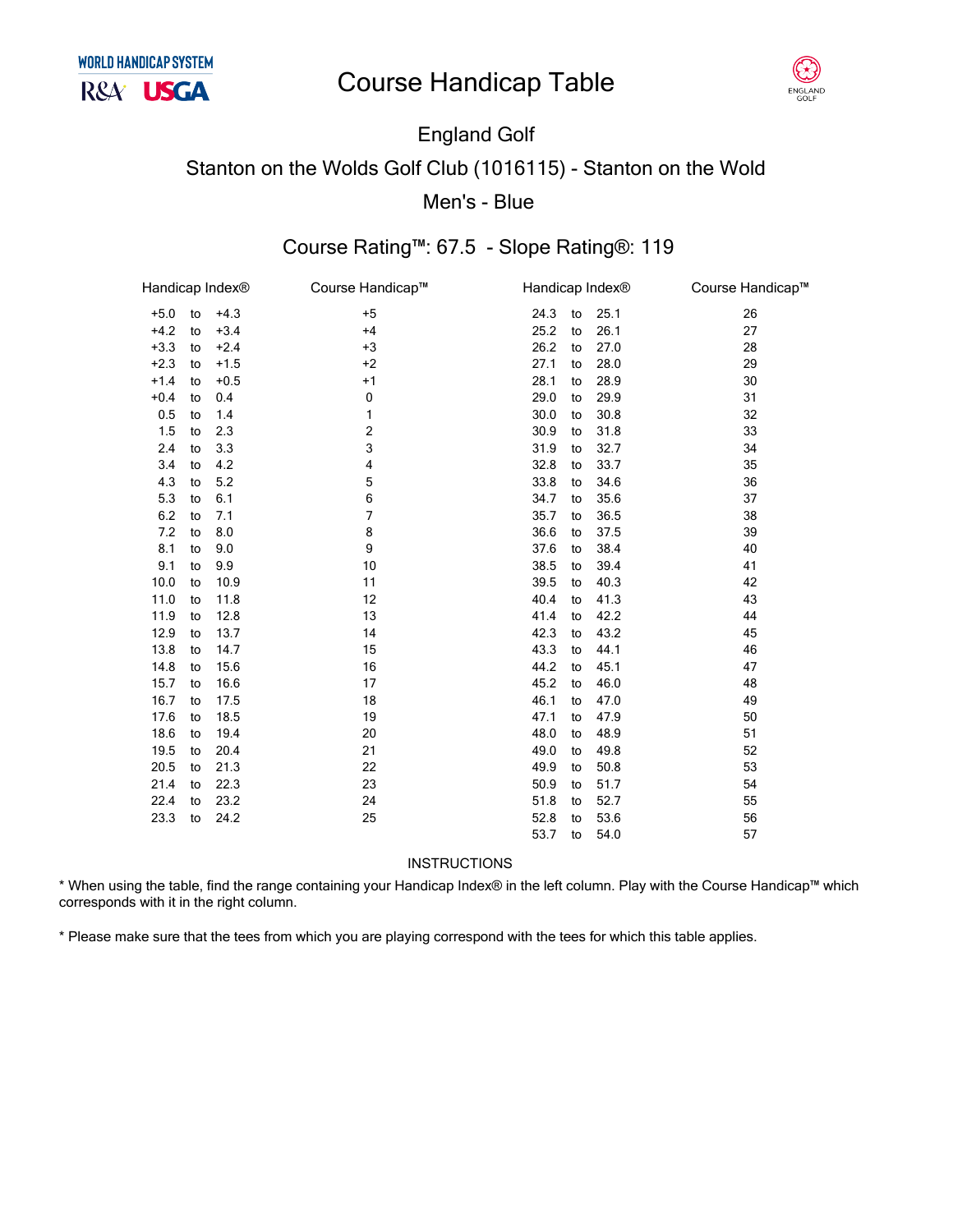

## England Golf Stanton on the Wolds Golf Club (1016115) - Stanton on the Wold Women's - Yellow

#### Course Rating™: 77.1 - Slope Rating®: 140

| Handicap Index® |    |        | Course Handicap™ |      |    | Handicap Index® | Course Handicap™ |
|-----------------|----|--------|------------------|------|----|-----------------|------------------|
| $+5.0$          | to | $+4.5$ | $+6$             | 24.7 | to | 25.4            | 31               |
| $+4.4$          | to | $+3.7$ | $+5$             | 25.5 | to | 26.2            | 32               |
| $+3.6$          | to | $+2.9$ | $+4$             | 26.3 | to | 27.0            | 33               |
| $+2.8$          | to | $+2.1$ | $+3$             | 27.1 | to | 27.8            | 34               |
| $+2.0$          | to | $+1.3$ | $+2$             | 27.9 | to | 28.6            | 35               |
| $+1.2$          | to | $+0.5$ | $+1$             | 28.7 | to | 29.4            | 36               |
| $+0.4$          | to | 0.4    | $\pmb{0}$        | 29.5 | to | 30.2            | 37               |
| 0.5             | to | 1.2    | 1                | 30.3 | to | 31.0            | 38               |
| 1.3             | to | 2.0    | $\mathbf 2$      | 31.1 | to | 31.8            | 39               |
| 2.1             | to | 2.8    | 3                | 31.9 | to | 32.6            | 40               |
| 2.9             | to | 3.6    | 4                | 32.7 | to | 33.4            | 41               |
| 3.7             | to | 4.4    | 5                | 33.5 | to | 34.3            | 42               |
| 4.5             | to | 5.2    | 6                | 34.4 | to | 35.1            | 43               |
| 5.3             | to | 6.0    | 7                | 35.2 | to | 35.9            | 44               |
| 6.1             | to | 6.8    | 8                | 36.0 | to | 36.7            | 45               |
| 6.9             | to | 7.6    | 9                | 36.8 | to | 37.5            | 46               |
| 7.7             | to | 8.4    | 10               | 37.6 | to | 38.3            | 47               |
| 8.5             | to | 9.2    | 11               | 38.4 | to | 39.1            | 48               |
| 9.3             | to | 10.0   | 12               | 39.2 | to | 39.9            | 49               |
| 10.1            | to | 10.8   | 13               | 40.0 | to | 40.7            | 50               |
| 10.9            | to | 11.7   | 14               | 40.8 | to | 41.5            | 51               |
| 11.8            | to | 12.5   | 15               | 41.6 | to | 42.3            | 52               |
| 12.6            | to | 13.3   | 16               | 42.4 | to | 43.1            | 53               |
| 13.4            | to | 14.1   | 17               | 43.2 | to | 43.9            | 54               |
| 14.2            | to | 14.9   | 18               | 44.0 | to | 44.7            | 55               |
| 15.0            | to | 15.7   | 19               | 44.8 | to | 45.6            | 56               |
| 15.8            | to | 16.5   | 20               | 45.7 | to | 46.4            | 57               |
| 16.6            | to | 17.3   | 21               | 46.5 | to | 47.2            | 58               |
| 17.4            | to | 18.1   | 22               | 47.3 | to | 48.0            | 59               |
| 18.2            | to | 18.9   | 23               | 48.1 | to | 48.8            | 60               |
| 19.0            | to | 19.7   | 24               | 48.9 | to | 49.6            | 61               |
| 19.8            | to | 20.5   | 25               | 49.7 | to | 50.4            | 62               |
| 20.6            | to | 21.3   | 26               | 50.5 | to | 51.2            | 63               |
| 21.4            | to | 22.1   | 27               | 51.3 | to | 52.0            | 64               |
| 22.2            | to | 23.0   | 28               | 52.1 | to | 52.8            | 65               |
| 23.1            | to | 23.8   | 29               | 52.9 | to | 53.6            | 66               |
| 23.9            | to | 24.6   | 30               | 53.7 | to | 54.0            | 67               |
|                 |    |        |                  |      |    |                 |                  |

#### **INSTRUCTIONS**

\* When using the table, find the range containing your Handicap Index® in the left column. Play with the Course Handicap™ which corresponds with it in the right column.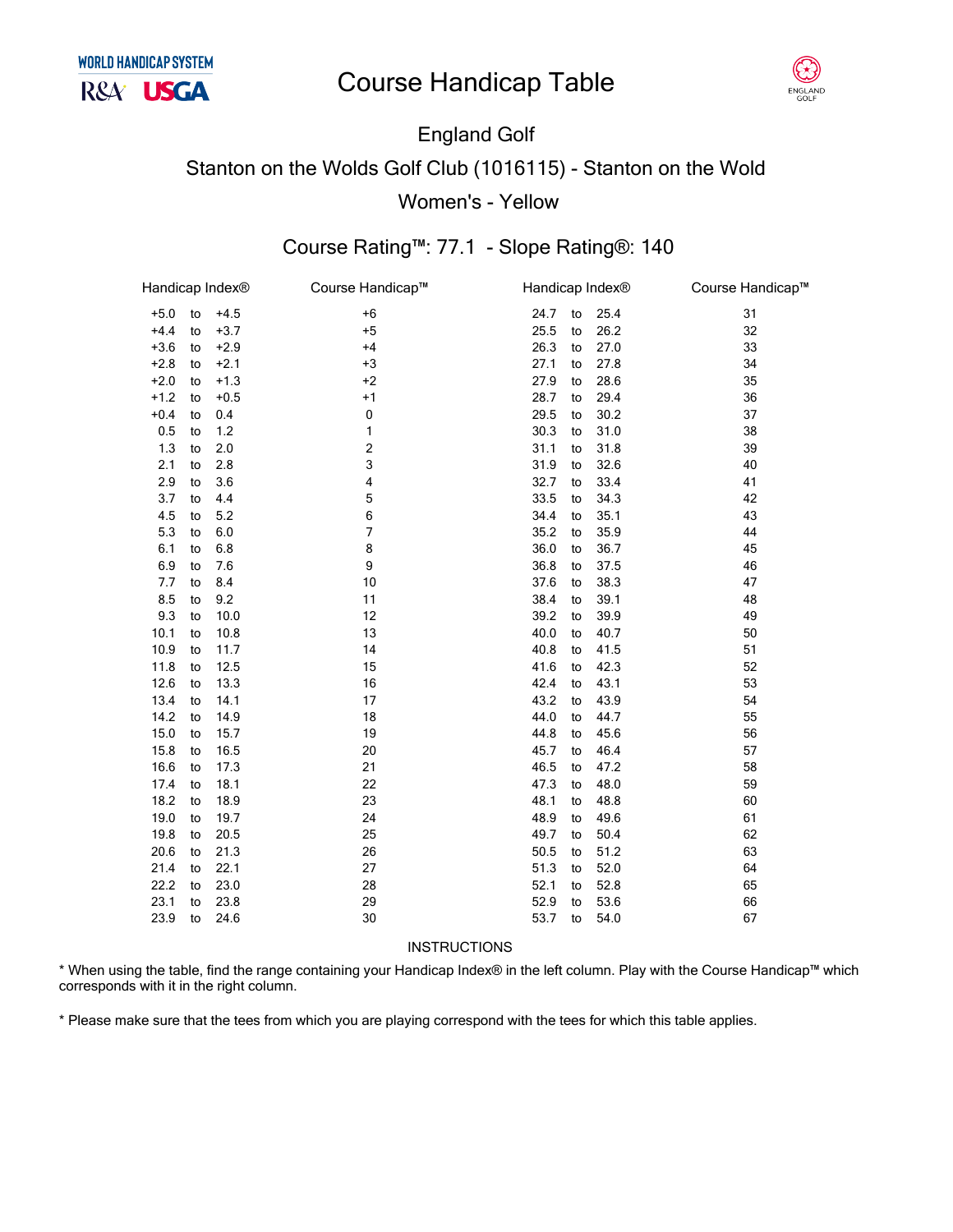

# England Golf Stanton on the Wolds Golf Club (1016115) - Stanton on the Wold Women's - Red

### Course Rating™: 73.5 - Slope Rating®: 134

| Handicap Index® |    |        | Course Handicap™ | Handicap Index <sup>®</sup> |    |      | Course Handicap™ |
|-----------------|----|--------|------------------|-----------------------------|----|------|------------------|
| $+5.0$          | to | $+4.7$ | $+6$             | 24.1                        | to | 24.8 | 29               |
| $+4.6$          | to | $+3.8$ | $+5$             | 24.9                        | to | 25.7 | 30               |
| $+3.7$          | to | $+3.0$ | $+4$             | 25.8                        | to | 26.5 | 31               |
| $+2.9$          | to | $+2.2$ | $+3$             | 26.6                        | to | 27.4 | 32               |
| $+2.1$          | to | $+1.3$ | $+2$             | 27.5                        | to | 28.2 | 33               |
| $+1.2$          | to | $+0.5$ | $+1$             | 28.3                        | to | 29.0 | 34               |
| $+0.4$          | to | 0.4    | 0                | 29.1                        | to | 29.9 | 35               |
| 0.5             | to | 1.2    | 1                | 30.0                        | to | 30.7 | 36               |
| 1.3             | to | 2.1    | 2                | 30.8                        | to | 31.6 | 37               |
| 2.2             | to | 2.9    | 3                | 31.7                        | to | 32.4 | 38               |
| 3.0             | to | 3.7    | 4                | 32.5                        | to | 33.3 | 39               |
| 3.8             | to | 4.6    | 5                | 33.4                        | to | 34.1 | 40               |
| 4.7             | to | 5.4    | 6                | 34.2                        | to | 34.9 | 41               |
| 5.5             | to | 6.3    | 7                | 35.0                        | to | 35.8 | 42               |
| 6.4             | to | 7.1    | 8                | 35.9                        | to | 36.6 | 43               |
| 7.2             | to | 8.0    | 9                | 36.7                        | to | 37.5 | 44               |
| 8.1             | to | 8.8    | 10               | 37.6                        | to | 38.3 | 45               |
| 8.9             | to | 9.6    | 11               | 38.4                        | to | 39.2 | 46               |
| 9.7             | to | 10.5   | 12               | 39.3                        | to | 40.0 | 47               |
| 10.6            | to | 11.3   | 13               | 40.1                        | to | 40.8 | 48               |
| 11.4            | to | 12.2   | 14               | 40.9                        | to | 41.7 | 49               |
| 12.3            | to | 13.0   | 15               | 41.8                        | to | 42.5 | 50               |
| 13.1            | to | 13.9   | 16               | 42.6                        | to | 43.4 | 51               |
| 14.0            | to | 14.7   | 17               | 43.5                        | to | 44.2 | 52               |
| 14.8            | to | 15.6   | 18               | 44.3                        | to | 45.1 | 53               |
| 15.7            | to | 16.4   | 19               | 45.2                        | to | 45.9 | 54               |
| 16.5            | to | 17.2   | 20               | 46.0                        | to | 46.8 | 55               |
| 17.3            | to | 18.1   | 21               | 46.9                        | to | 47.6 | 56               |
| 18.2            | to | 18.9   | 22               | 47.7                        | to | 48.4 | 57               |
| 19.0            | to | 19.8   | 23               | 48.5                        | to | 49.3 | 58               |
| 19.9            | to | 20.6   | 24               | 49.4                        | to | 50.1 | 59               |
| 20.7            | to | 21.5   | 25               | 50.2                        | to | 51.0 | 60               |
| 21.6            | to | 22.3   | 26               | 51.1                        | to | 51.8 | 61               |
| 22.4            | to | 23.1   | 27               | 51.9                        | to | 52.7 | 62               |
| 23.2            | to | 24.0   | 28               | 52.8                        | to | 53.5 | 63               |
|                 |    |        |                  | 53.6                        | to | 54.0 | 64               |
|                 |    |        |                  |                             |    |      |                  |

#### INSTRUCTIONS

\* When using the table, find the range containing your Handicap Index® in the left column. Play with the Course Handicap™ which corresponds with it in the right column.